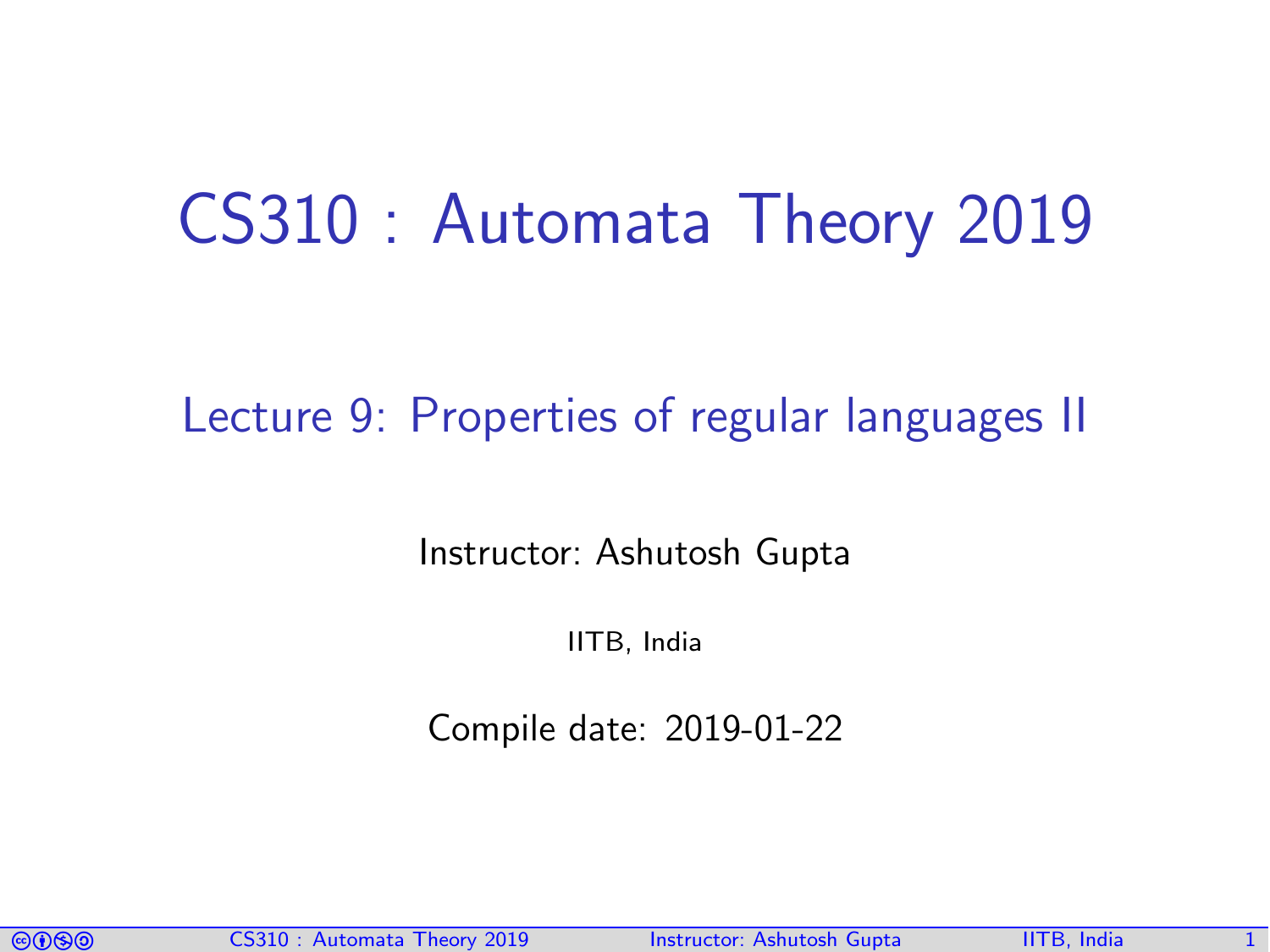## More Closure properties of regular languages

We have already seen a few closure properties of regular languages.

- $\blacktriangleright$  Union
- Intersection
- $\blacktriangleright$  Complementation
- **Difference**

We will see a few more such properties.

- $\blacktriangleright$  Closure
- $\blacktriangleright$  Concatenation
- $\blacktriangleright$  Reversal
- $\blacktriangleright$  Homomoprphism
- Inverse homomoprphism

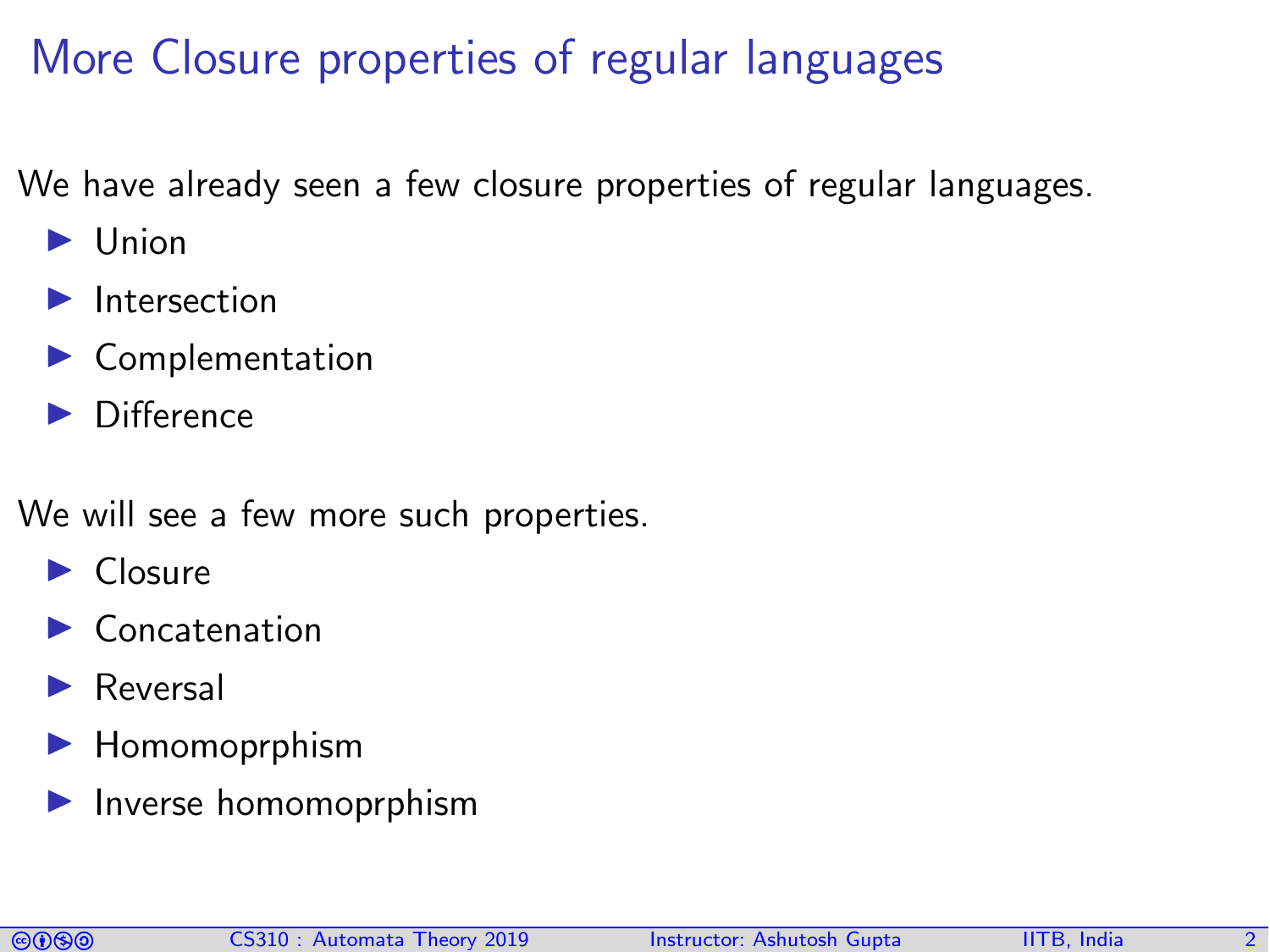Exercises : closure properties

Exercise 9.1 Is a subset of a regular language also regular?

Exercise 9.2 Is a superset of a regular language also regular?

Exercise 9.3 If  $L$  is a regular language, is  $L^*$  also regular?

Exercise 9.4 If L and M are regular languages, is LM also regular?

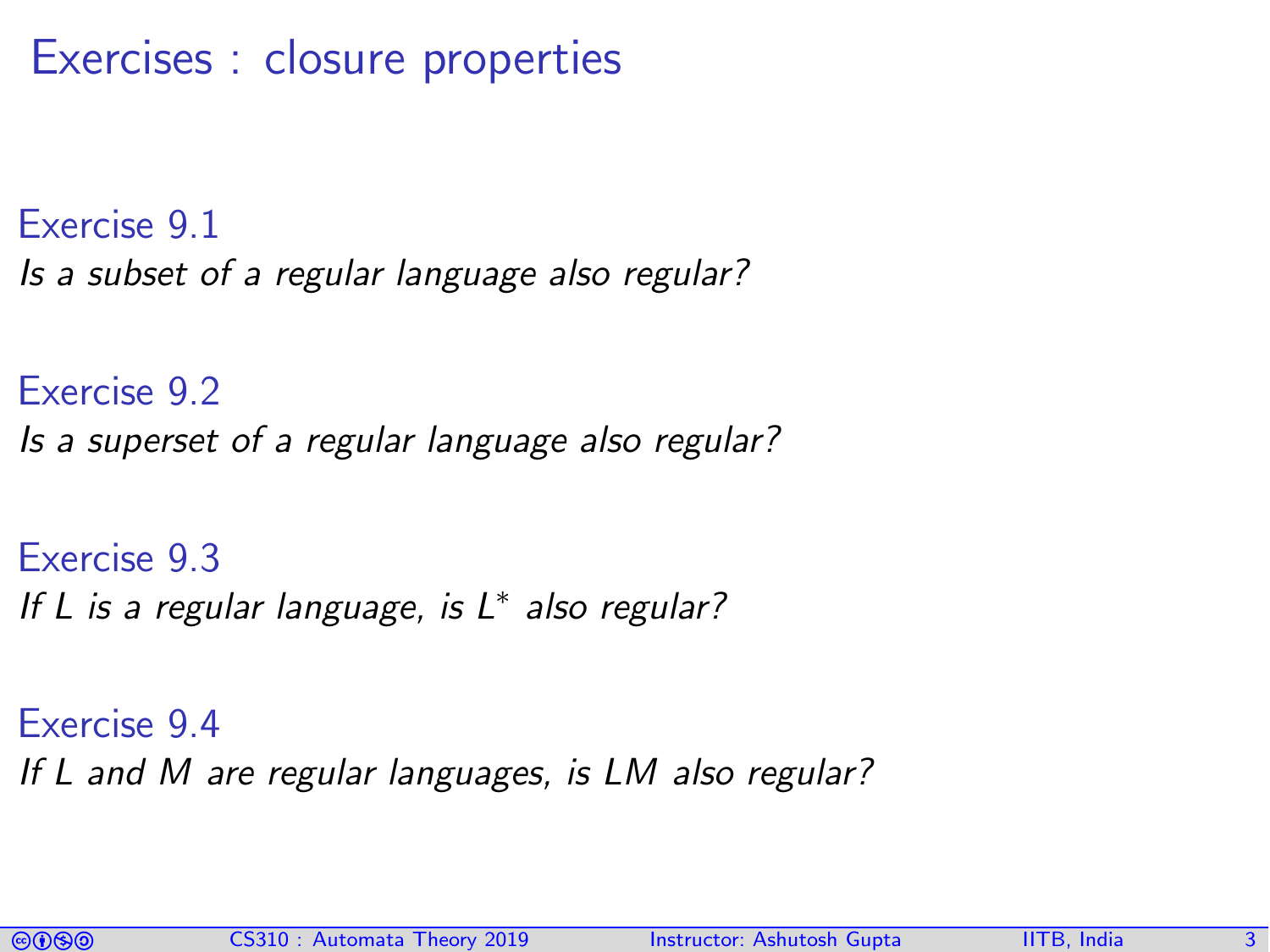### Reversal

For word  $w$ , let  $w^R$  be the reverse word of  $w$ .

```
Let L^R \triangleq \{w^R \mid w \in L\}.
```
Theorem 9.1 If L is a regular language.  $L^R$  is also regular.

Proof.

We use regular expressions(REs) to prove this theorem.

We inductively show that for each RE  $E$  there is an RE recognizing  $L(E)^R.$ 

#### base case:

All three base cases  $\epsilon$ ,  $\emptyset$ , and a are the reverse language of themselves.

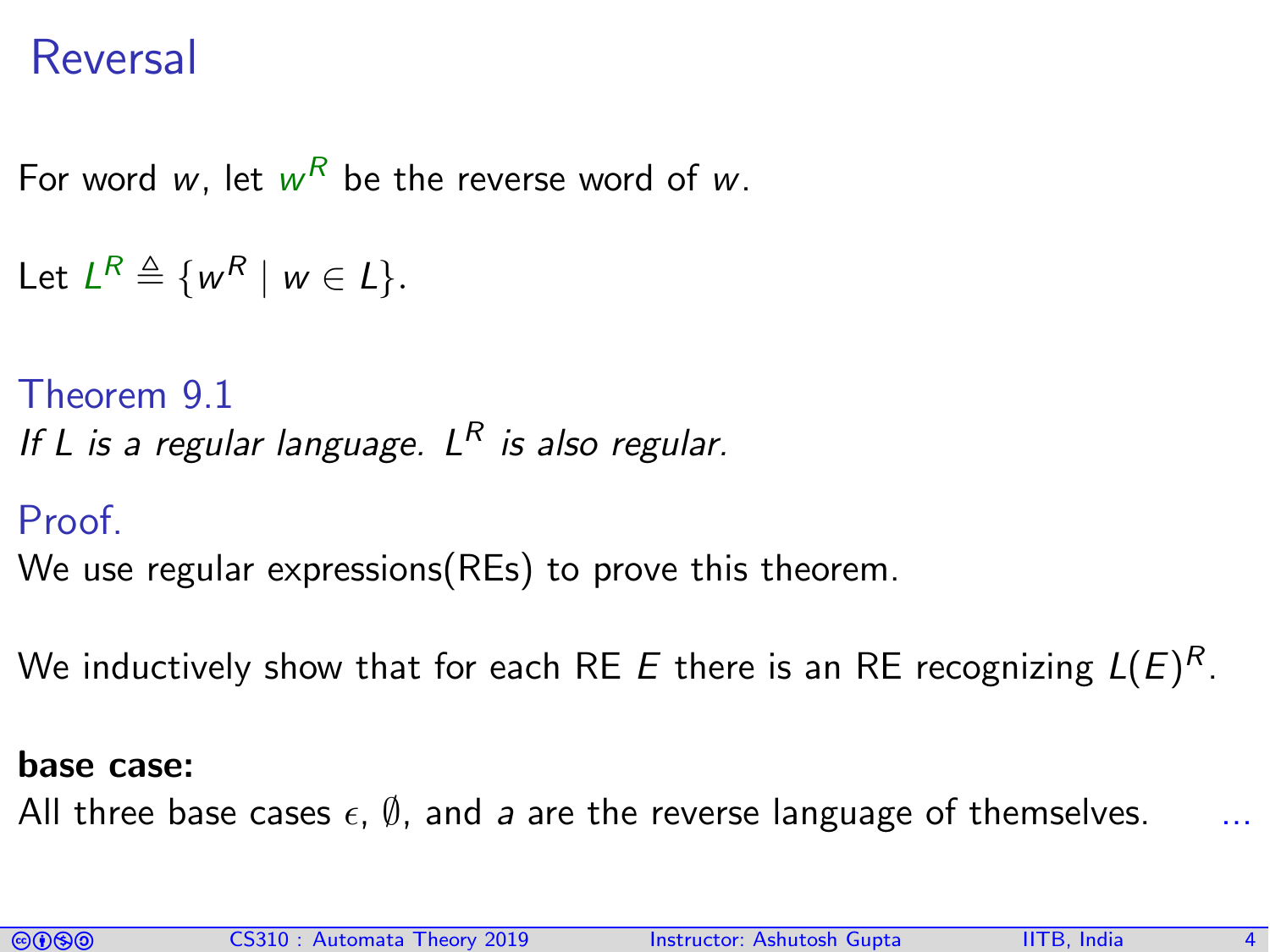#### Reversal

#### Proof (contd.).

#### induction step:

Due to induction hypothesis, we assume that  $E_1^R$  and  $E_2^R$  are the REs that recognize  $L(E_1)^R$  and  $L(E_2)^R$  respectively.

 $\blacktriangleright$   $E = E_1E_2$ 

claim: 
$$
E^R = E_2^R E_1^R
$$

\nLet  $w_1 w_2 \in E$  such that  $w_1 \in E_1$  and  $w_2 \in E_2$ .

\n $\blacktriangleright E^R \ni (w_1 w_2)^R = w_2^R w_1^R = \underbrace{w_2^R}_{\in E_2^R} \underbrace{w_1^R}_{\in E_2^R} \in E_2^R E_1^R$ 

$$
E = E_1 + E_2, \text{ clearly } E^R = E_1^R + E_2^R. \text{ (why?)}
$$



...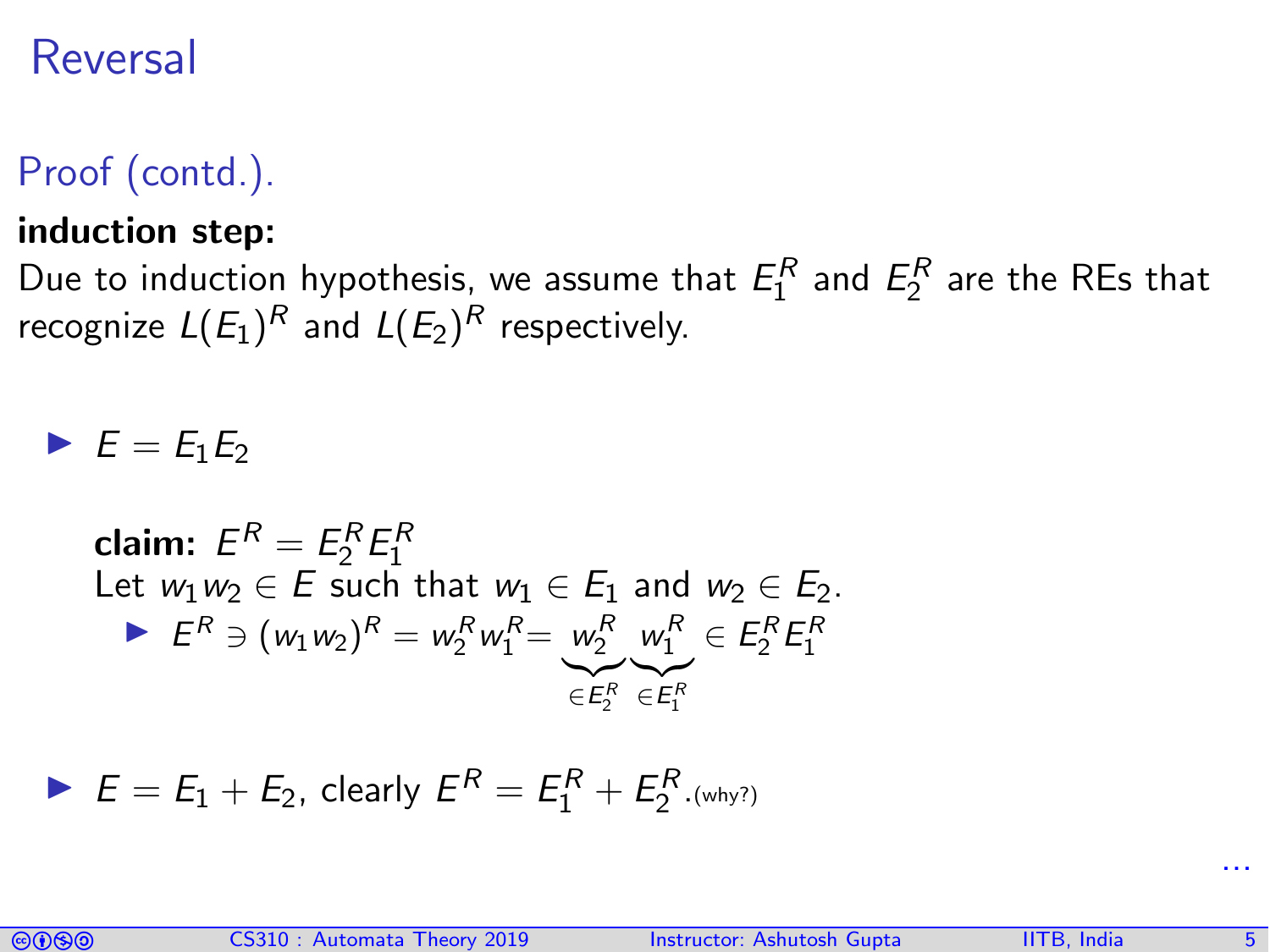### Reversal

Proof (contd.).

\n- \n
$$
E = E_1^*
$$
,\n  $E^R = (E_1^R)^*$ \n Let  $w_1 \dots w_n \in E$  such that  $w_i \in E_1$  for each  $i \in 1..n$ .\n
\n- \n $E^R \ni (w_1 \dots w_n)^R = w_n^R \dots w_1^R = \underbrace{w_n^R}_{\in E_1^R} \dots \underbrace{w_1^R}_{\in E_1^R} \in (E_1^R)^*$ \n
\n

#### Exercise 9.5

Write the regular expression for the following reverse languages.

$$
\blacktriangleright \hspace{0.1cm} (01+11)^R =
$$

$$
\blacktriangleright \; (1(1+01)^{*}0)^{R} =
$$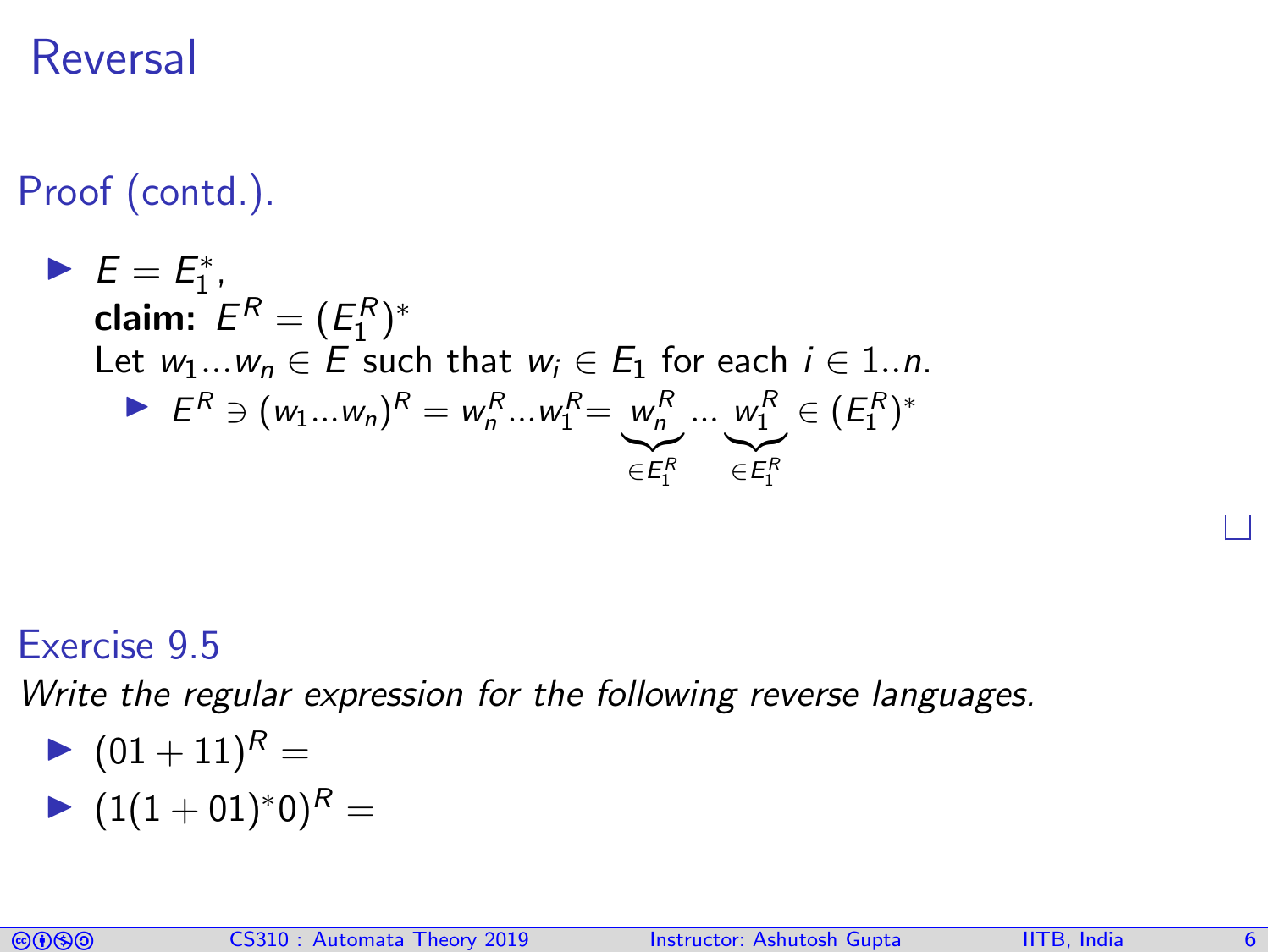### Homomorphisms

Definition 9.1 A word homomorphism h is a function of type  $\Sigma \to \Sigma'^*$ , where  $\Sigma$  and  $\Sigma'$  are alphabets.

#### Definition 9.2

For a given word  $a_1,...a_n \in \Sigma^*$ , let us define

$$
h(a_1,...a_n)\triangleq h(a_1)...h(a_n)
$$

Example 9.1

Consider  $h = \{0 \mapsto ab, 1 \mapsto \epsilon\}.$ 

- $h(0011) = abab$
- $h(101) = ab$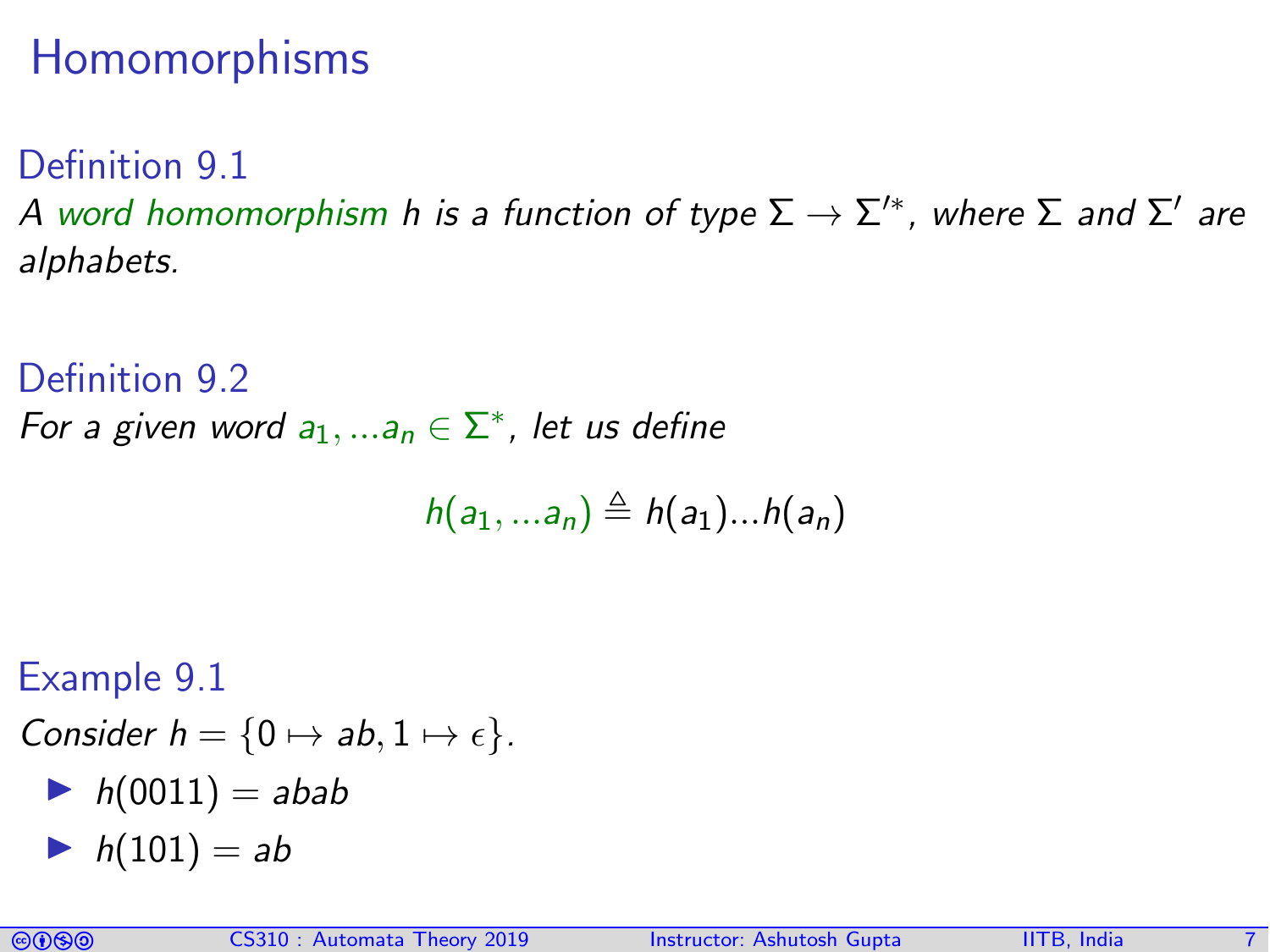## Homomoprphism of languages

#### Definition 9.3

For a given language L over  $\Sigma$  and word homomoprphism h, let us define

 $h(L) \triangleq \{h(w)|w \in L\}.$ 

Example 9.2 Consider  $h = \{0 \mapsto ab, 1 \mapsto \epsilon\}.$  $h(01<sup>*</sup>0) = abab$ •  $h(10^*1) = (ab)^*$ 

Exercise 9.6 Consider  $h = \{0 \mapsto a, 1 \mapsto ab\}.$  $h(01^* + 0) =$  $\blacktriangleright$  h(10\*1) = The definition can be naturally extended to the maps from REs to REs.

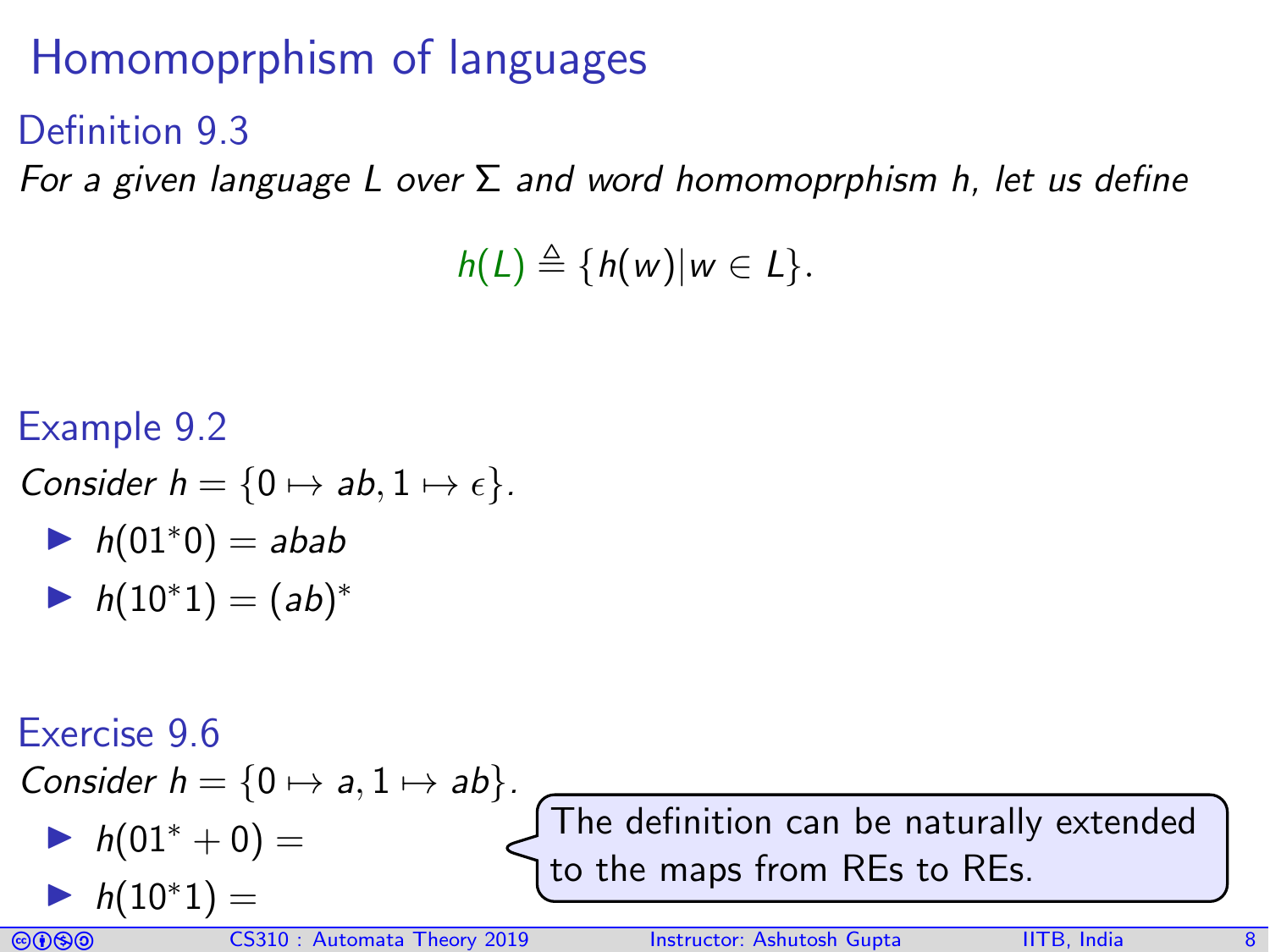### Closure under Homomorphisms

Theorem 9.2

Let L be a regular language and h be a word homomorphism,  $h(L)$  is a regular language.

Proof.

Let R be the RE such that  $L = L(R)$ .

Let  $h(R)$  be a regular expression obtained by replacing occurrences of each letter a in R by  $h(a)$ .

We will inductively show that  $h(L(R)) = L(h(R))$ .

#### base case:

Three cases

\n- $$
R = \epsilon
$$
,  $h(L(\epsilon)) = h(\{\epsilon\}) = \{\epsilon\} = L(\epsilon) = L(h(\epsilon))$
\n- $R = \emptyset$ ,  $h(L(\emptyset)) = h(\emptyset) = \emptyset = L(\emptyset) = L(h(\emptyset))$
\n

► 
$$
R = a
$$
,  $h(L(a)) = h(\{a\}) = \{h(a)\} = L(h(a)) = L(h(a))$  ...  
\n0.800 C5310 : Automata Theory 2019 Instructor: Ashutosh Gupta 11TB, India 13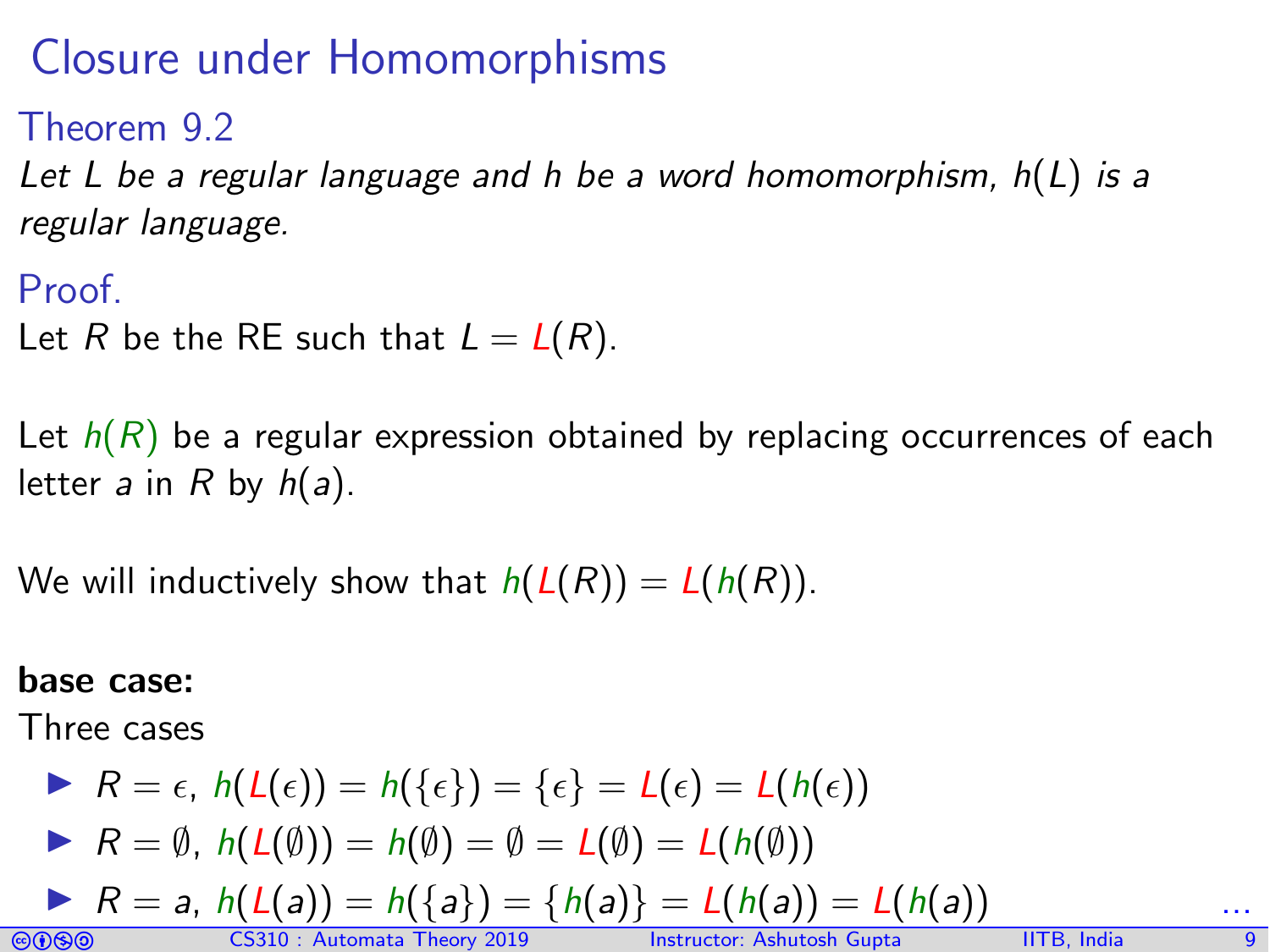# Closure under Homomorphisms II

Proof(contd.).

induction step:

Due to induction hypothesis we assume  $h(L(E_1)) = L(h(E_1))$  and  $h(L(E_2)) = L(h(E_2))$ 

$$
R = E_1 + E_2,
$$
  
\n
$$
h(L(R)) = h(L(E_1 + E_2))
$$
  
\n
$$
= h(L(E_1) + L(E_2))
$$
  
\n
$$
= h(L(E_1)) + h(L(E_2))
$$
  
\n
$$
= L(h(E_1)) + L(h(E_2))
$$
  
\n
$$
= L(h(E_1) + h(E_2))
$$
  
\n
$$
= L(h(E_1 + E_2)) = L(h(R))
$$

▶  $R = E_1 E_2$  and  $R = E_1^*$  are proven similarly.

#### Exercise 9.7

Complete the above proof.



comata CS310 : Automata Theory 2019 Instructor: [Ashutosh Gupta](http://www.cse.iitb.ac.in/~akg/) IITB, India 10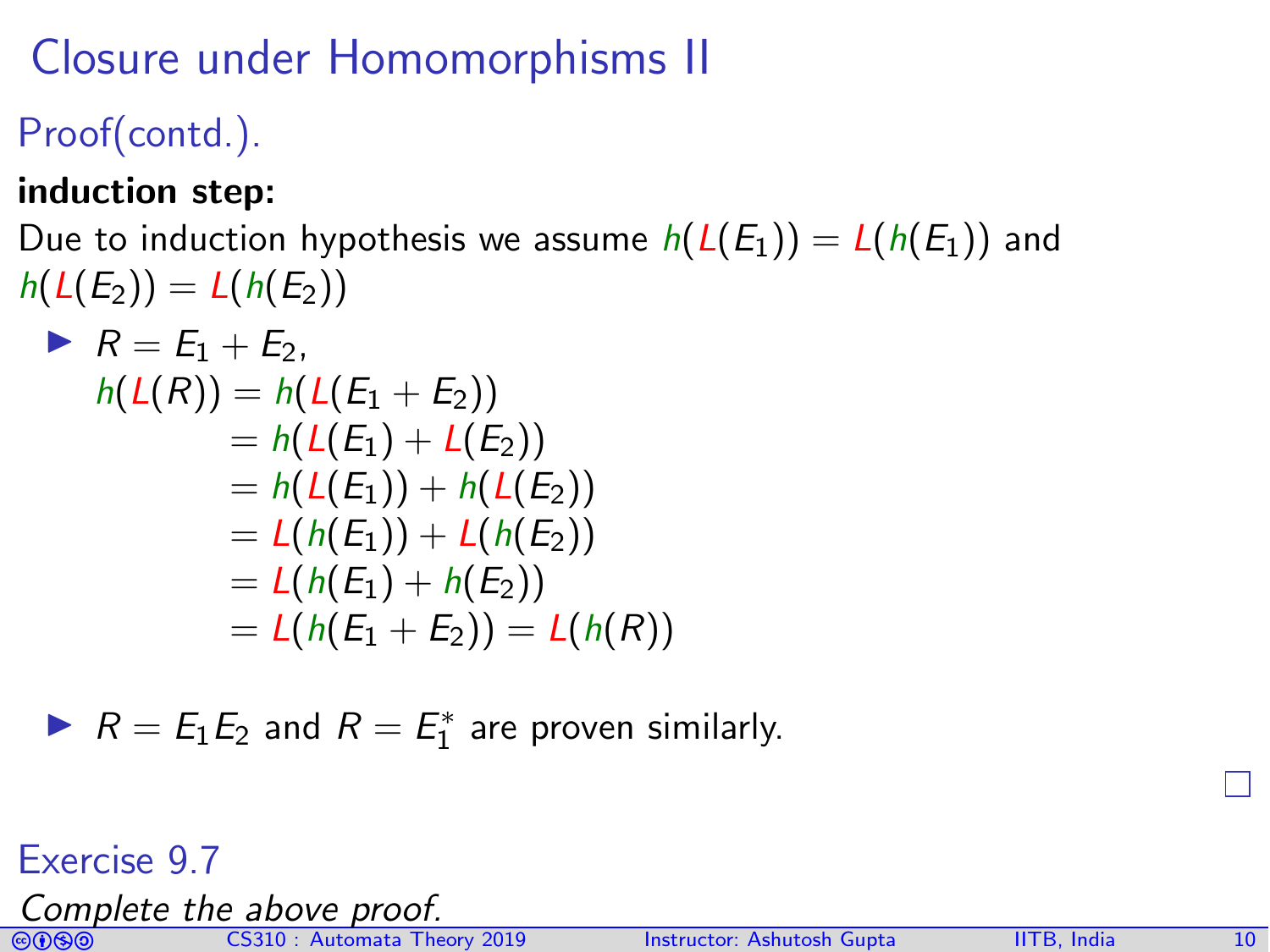### Inverse homomorphisms

Definition 9.4

Let L be a language. Let  $h^{-1}(L) \triangleq \{w | h(w) \in L\}$ .



Not all elements of L are mapped from  $h^{-1}(L)$ .

Example 9.3

Consider 
$$
L = (00 + 1)^*
$$
 and  $h = \{a \mapsto 01, b \mapsto 10\}$ .

In L, 0s occur in even numbers.

For any w,  $h(w)$  cannot have 0s longer than two. (why?)

Therefore, only words that are mapped to  $L$  by h are from  $(ba)^*$ .

Exercise 9.8 Give a word w in L such that for each w',  $h(w') \neq w$ .

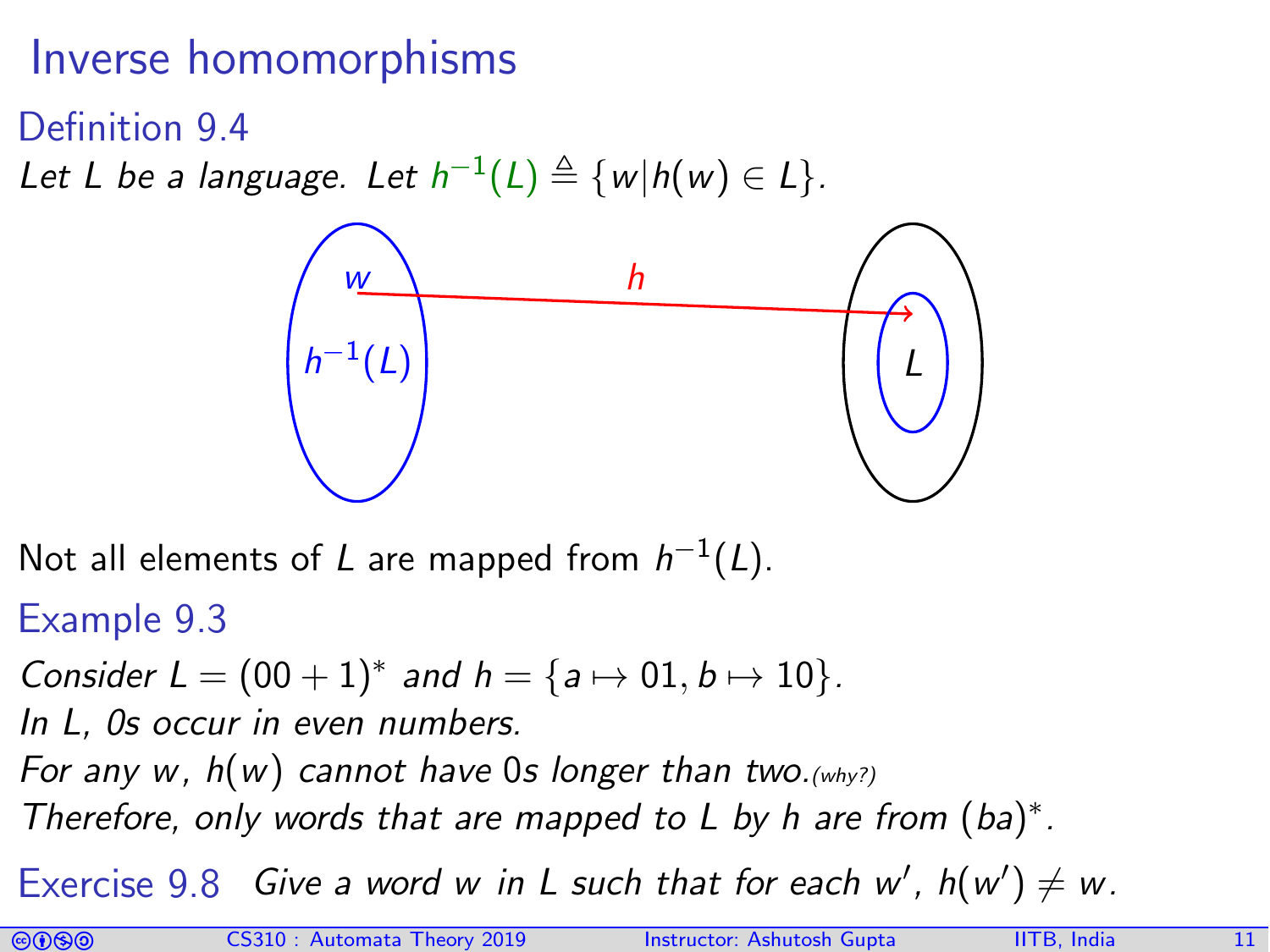### Colusre under inverse homomorphisms

#### Theorem 9.3

If L is a regular language and word homomorphism  $h: \Sigma' \to \Sigma^*$ ,  $\,h^{-1}(L)$  is also a regular language.

#### Proof. Let DFA  $A = (Q, \Sigma, \delta, q_0, F)$  recognize L.

Let DFA 
$$
A' = (Q, \Sigma', \delta', q_0, F)
$$
, where  $\delta'(q, a) \triangleq \hat{\delta}(q, h(a))$ .

claim:  $L(A') = h^{-1}(A)$ Using induction on  $|w|$ , we can show  $\hat{\delta}'(q_0, w) = \hat{\delta}(q_0, h(w))$ . Since acceptance condition has not changed.  $A'$  accepts w iff  $A$  accepts  $h(w)$ .

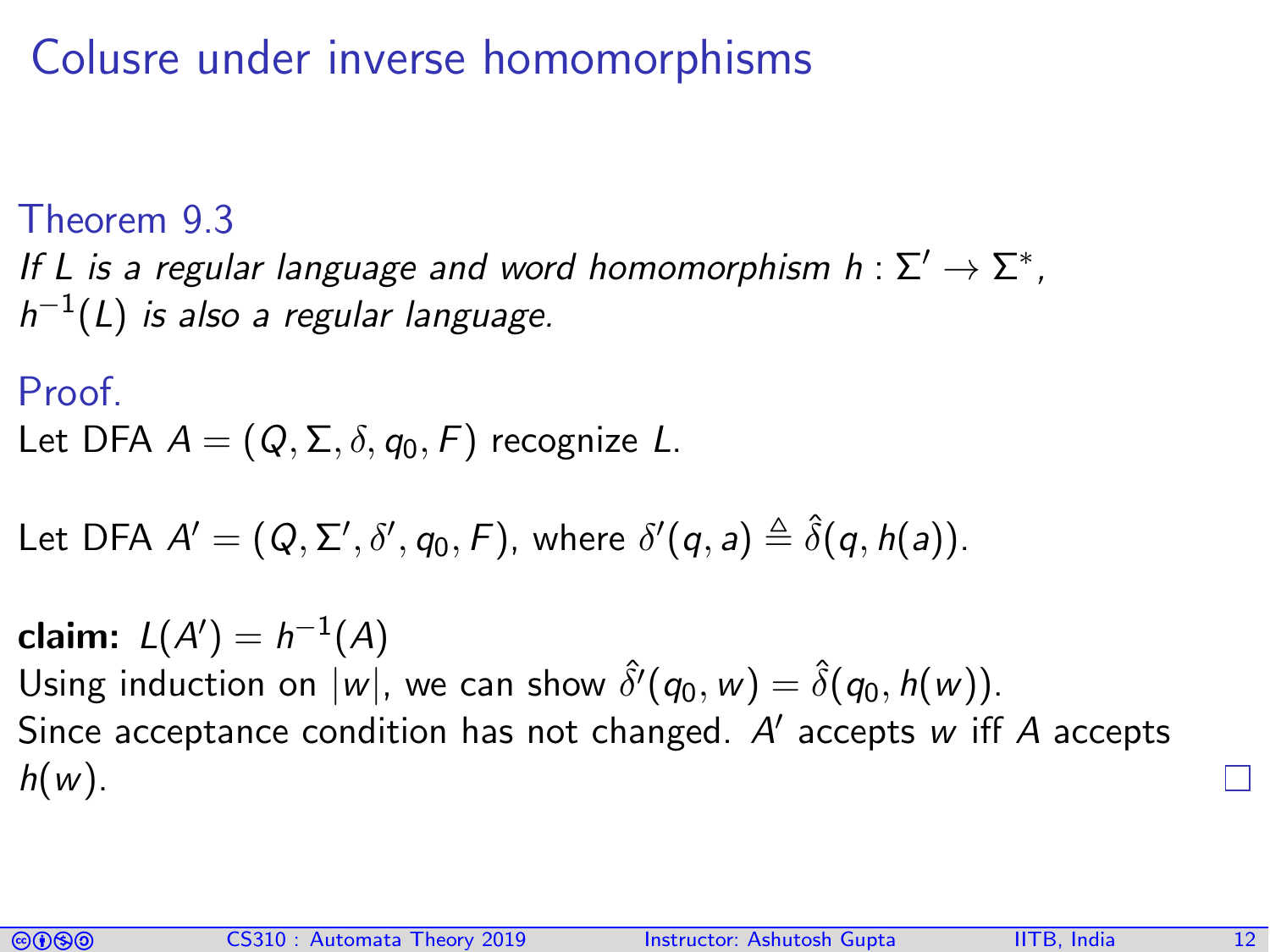### Example: inverse homomoprphism

Example 9.4

Consider again  $L = (00 + 1)^*$  and  $h = \{a \mapsto 01, b \mapsto 10\}.$ 



 $\hat{\delta}(q_0, h(a)) = \hat{\delta}(q_0, 01) = q_2$   $\hat{\delta}(q_0, h(b)) = \hat{\delta}(q_0, 10) = q_1$ <br>  $\hat{\delta}(q_1, h(b)) = \hat{\delta}(q_1, 10) = q_2$   $\hat{\delta}(q_1, h(b)) = \hat{\delta}(q_1, 10) = q_2$  $\hat{\delta}(q_1, h(a)) = \hat{\delta}(q_1, 01) = q_0$  $\hat{\delta}(q_2, h(q)) = \hat{\delta}(q_2, 01) = q_2$   $\hat{\delta}(q_2, h(b)) = \hat{\delta}(q_2, 10) = q_2$ 



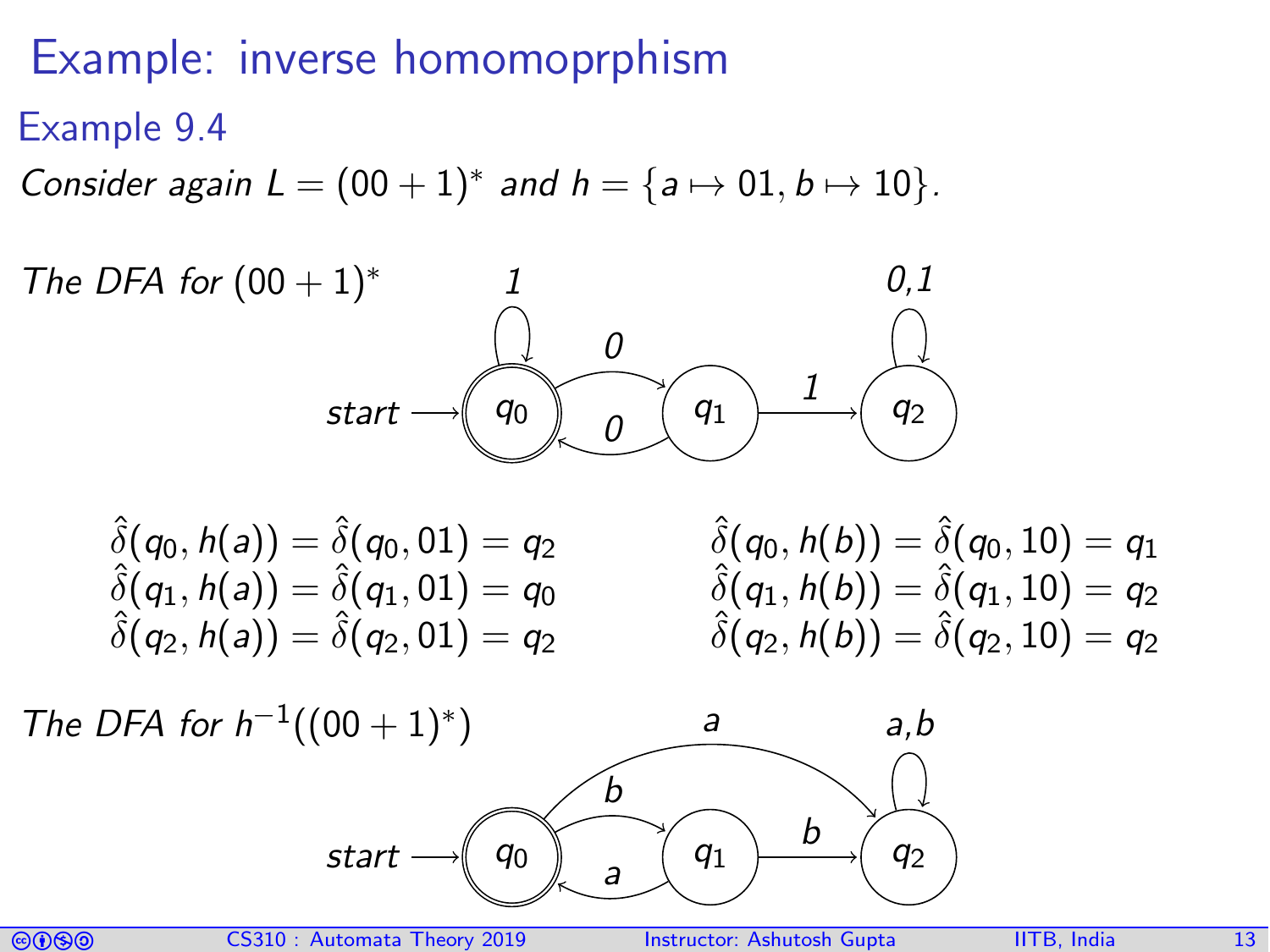## Topic 9.1

#### <span id="page-13-0"></span>[Regular languages decision problems](#page-13-0)

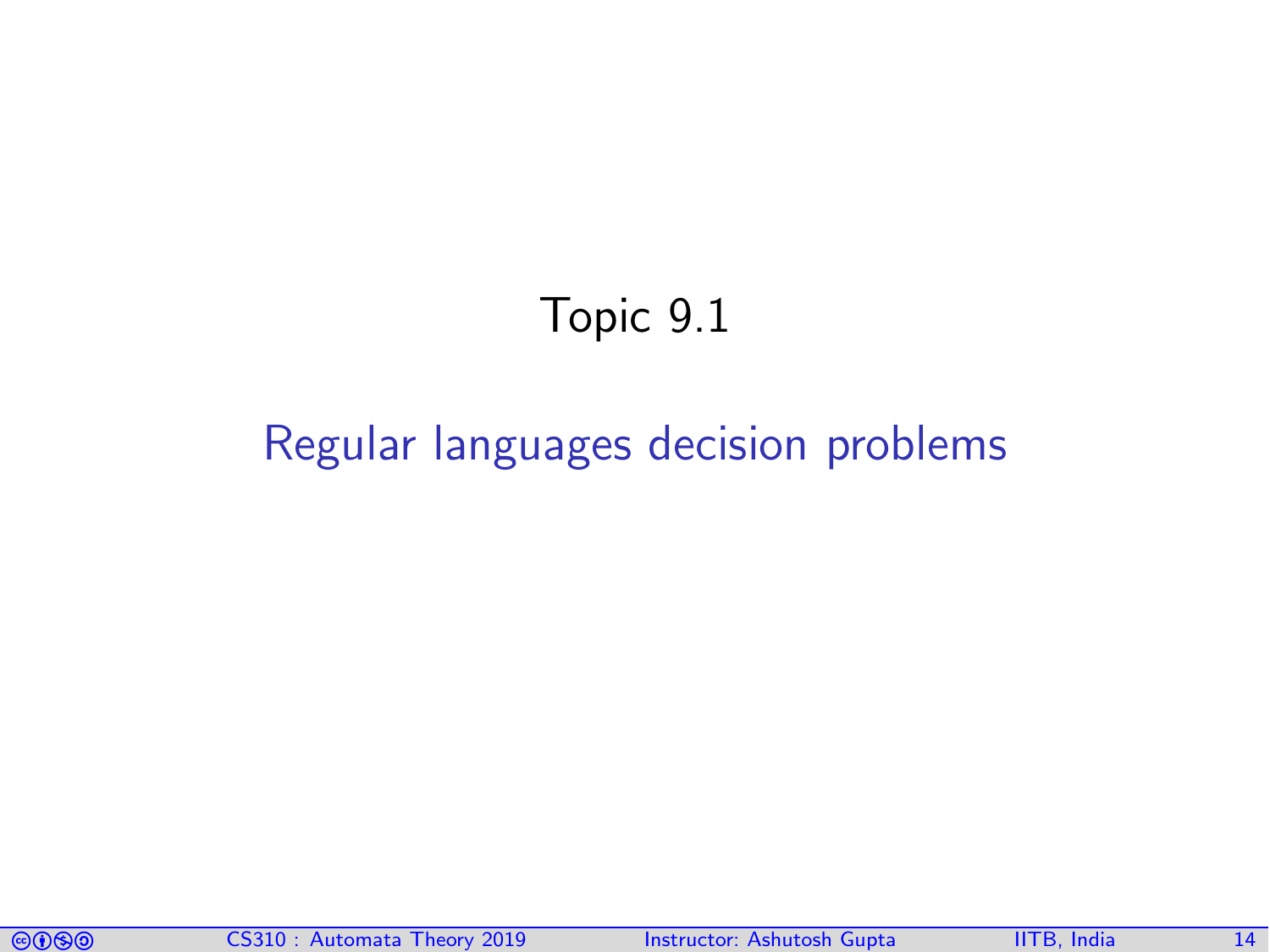### Decision problems

- $\blacktriangleright$  Is a language empty?
- $\blacktriangleright$  Is a word belongs to a language?
- $\triangleright$  Does a language contain another language?

Difficulty of the question depends on the representation of the language.

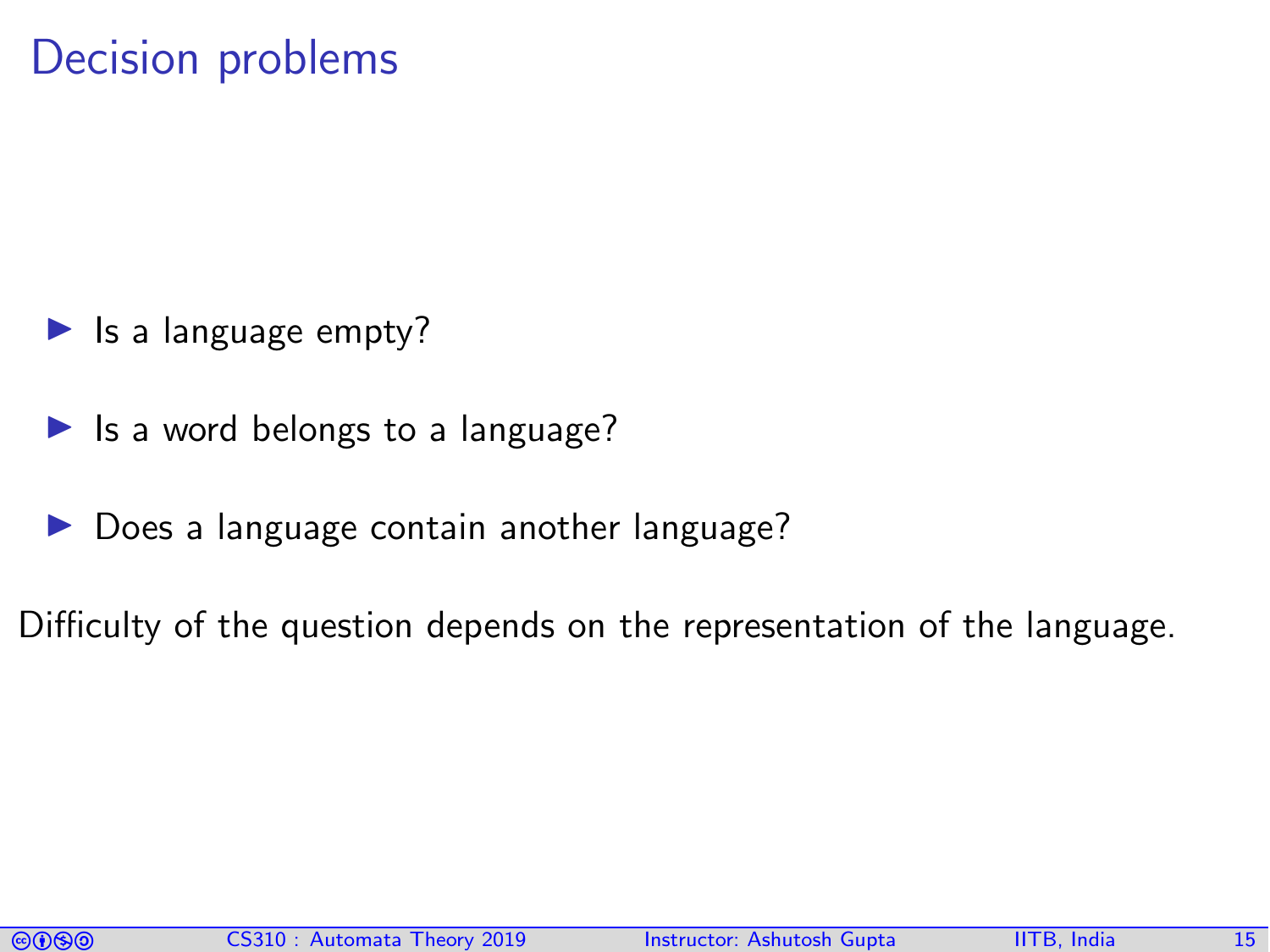# Is L empty?

#### L is given as

- $\triangleright$  DFA or NFA
	- $\triangleright$  Check if reachable states from the initial state include any accepting state
	- Gost of finding reachable states  $O(n^2)$ , where *n* is the number of states

#### $\triangleright$  RE

Traverse RE bottom up and apply the following rules.

- $\triangleright$   $\emptyset$  is empty.
- $\blacktriangleright$   $\epsilon$  and a are not empty.
- $\blacktriangleright$   $L_1 + L_2$  is empty if both  $L_1$  and  $L_2$  are empty.
- $\blacktriangleright$   $L_1L_2$  is empty if either  $L_1$  or  $L_2$  are empty.
- $\blacktriangleright$   $L_1^*$  is not empty. (why?)

Cost of deciding the emptiness  $O(n)$ , *n* is the size of RE.

#### Exercise 9.9

Why is there a the gap in the computational cost?

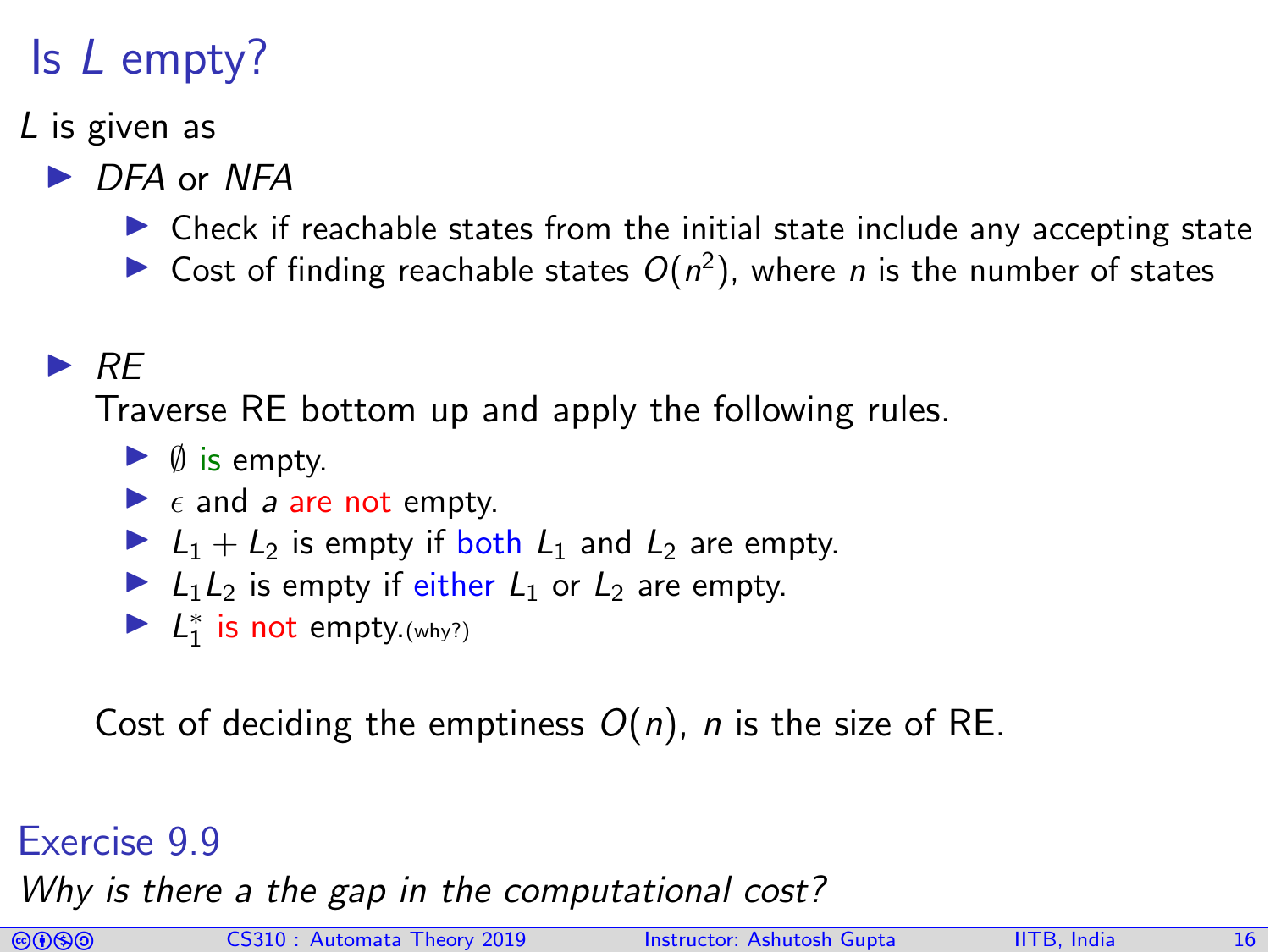## Is  $w \in L$ ?

Language given as

 $\blacktriangleright$  DFA

- run it on  $w$  and check if an accepting state is reached
- $\triangleright$  Cost or running DFA  $O(|w|)$

I NFA

- $\triangleright$  compute reachable states on w
- Sost or running NFA  $O(|w|n^2)$ , where *n* is the number of states

#### Exercise 9.10

What is cost of checking membership if L is given as RE?